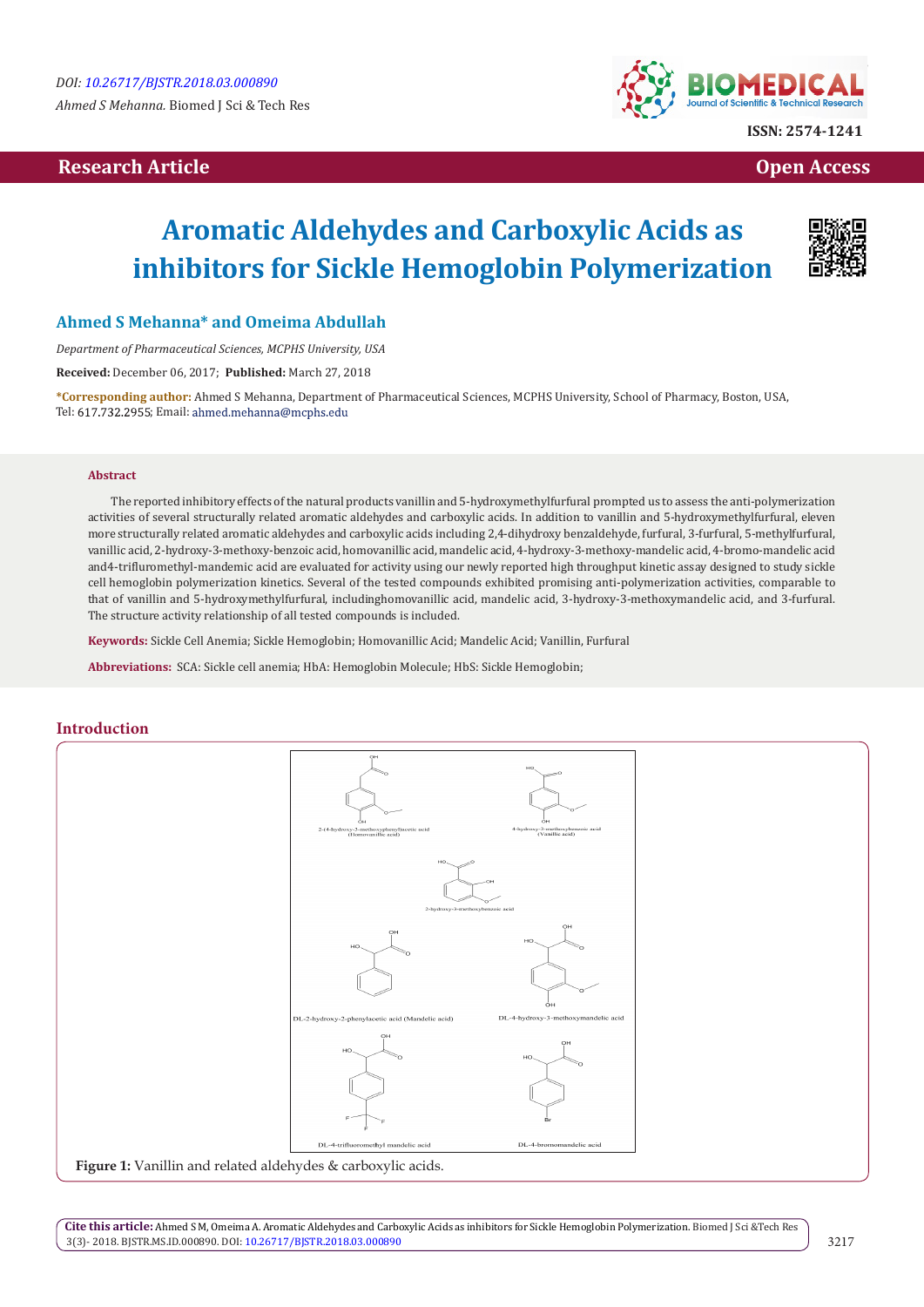Sickle cell anemia (SCA) is a hematological disease caused by a single point mutation of Glu to Val at the  $6<sup>th</sup>$  position of the  $\beta$ -chain of the normal hemoglobin molecule (HbA). The mutant hemoglobin, referred to as Sickle Hemoglobin (HbS), polymerizes inside the red blood cells under deoxygenated conditions leading to its distortion into the sickle shape, hence the name sickle cell anemia, leading to severe vaso-occlusion crises; which in many cases are fatal [1]. One of the approaches to develop therapeutic agents to treat the disease is to inhibit the polymerization process or delay its onset to allow deoxygenated blood to pass to the lung. In search of such agents that can inhibit or delay the polymerization, we have developed recently a high throughput assay screen organic compounds and natural products for anti-polymerization activities [2]. The assay helped in the identification of several thiol-containing compounds as potential anti-polymerization agents [3]. The thiol paper prompted us to apply the assay for screening several aromatic aldehydes and the corresponding carboxylic acids for activity. The selection of the aldehyde compounds was triggered by our earlier reports that vanillin [4] Figure 1. And 5-hydroxymethylfurfural (5HMF), [5,6] Figure 2. Both processed promising activities. In search of, more active compounds, the current study reports the result of screening several vanillin and furfural like compounds, some of which are naturally occurring materials; signifying potential safe properties. (Figures 1 & 2) depict the structures of the selected structurally related aromatic aldehydes and carboxylic acids.



# **Results and Discussion**

#### **Vanillin and Related Aldehydes**



**4-Hydroxy-3-Methoxybenzaldehyde (Vanillin) (Structure 1)**

Vanillin showed a concentration-dependent anti-polymerization activity at a concentration range of 2-50mM, with delay times represented by the Td50 values ranging from 3-8 minutes as shown in Figure 3 and Table 1. The latter, also depicts the number of folds in delaying the polymerization process relative to the control values to range from 1.2 to 2.9 folds. It is worthy to indicate that that we previously reported the anti-polymerization activity of vanillin, but with a different costly assay system [4]. Delay times are represented as mean ± SD, n= 4. \*\*, \*Statistically different from control at *p <0.001* and p <0.014, respectively. Fold values calculated by dividing the delay times  $Td_{50}$  by  $Tc_{50}$ .

Table 1: Td<sub>50</sub> values for vanillin concentrations and folds relative to  $Tc_{\text{eq}}$ .

| Control                   | $Tc_{50}$ (minutes) |              |  |
|---------------------------|---------------------|--------------|--|
|                           | $2.7 \pm 0.6$       | <b>Folds</b> |  |
| <b>Concentration (mM)</b> | $Td_{50}$ (minutes) |              |  |
| 5                         | 3±0.4               | 1.2          |  |
| 10                        | $3 + 0.8$           | 1.2          |  |
| 15                        | $4 + 1.0$           | 1.4          |  |
| 25                        | $6*_{\pm}0.8$       | 2.2          |  |
| 50                        | $8***+1.3$          | 2.9          |  |

#### **2,4-Dihydroxybenzaldehyde (Structure 2)**

The compound close structural similarity to vanillin prompted us to test it. Unfortunately, the absence of the m-methoxy group of vanillin led to complete loss of activity at the highest soluble concentration of 7.5mM as depicted in Figure 3 Band Table 2, Figure 3 indicates that the compound, after 4 minutes, results in higher optical reading that could be explained, in part, that the adduct produced by the interaction of the compound with HbS may higher reading than the control at wave length 700. Delay times are represented as the mean ±SD, n=4. Fold values calculated by dividing the Td50 values by Tc50.



Table 2: Td<sub>50</sub> values of 2, 4-dihydroxybenzaldehyde concentrations and folds relative to  $Tc_{50}$ .

| Control                   | $Tc_{50}$ (minutes)<br>$2 + 0.5$ | <b>Folds</b> |
|---------------------------|----------------------------------|--------------|
| <b>Concentration (mM)</b> | $Tc_{50}$ (minutes)              |              |
| 75                        | $2 \pm 0.1$                      |              |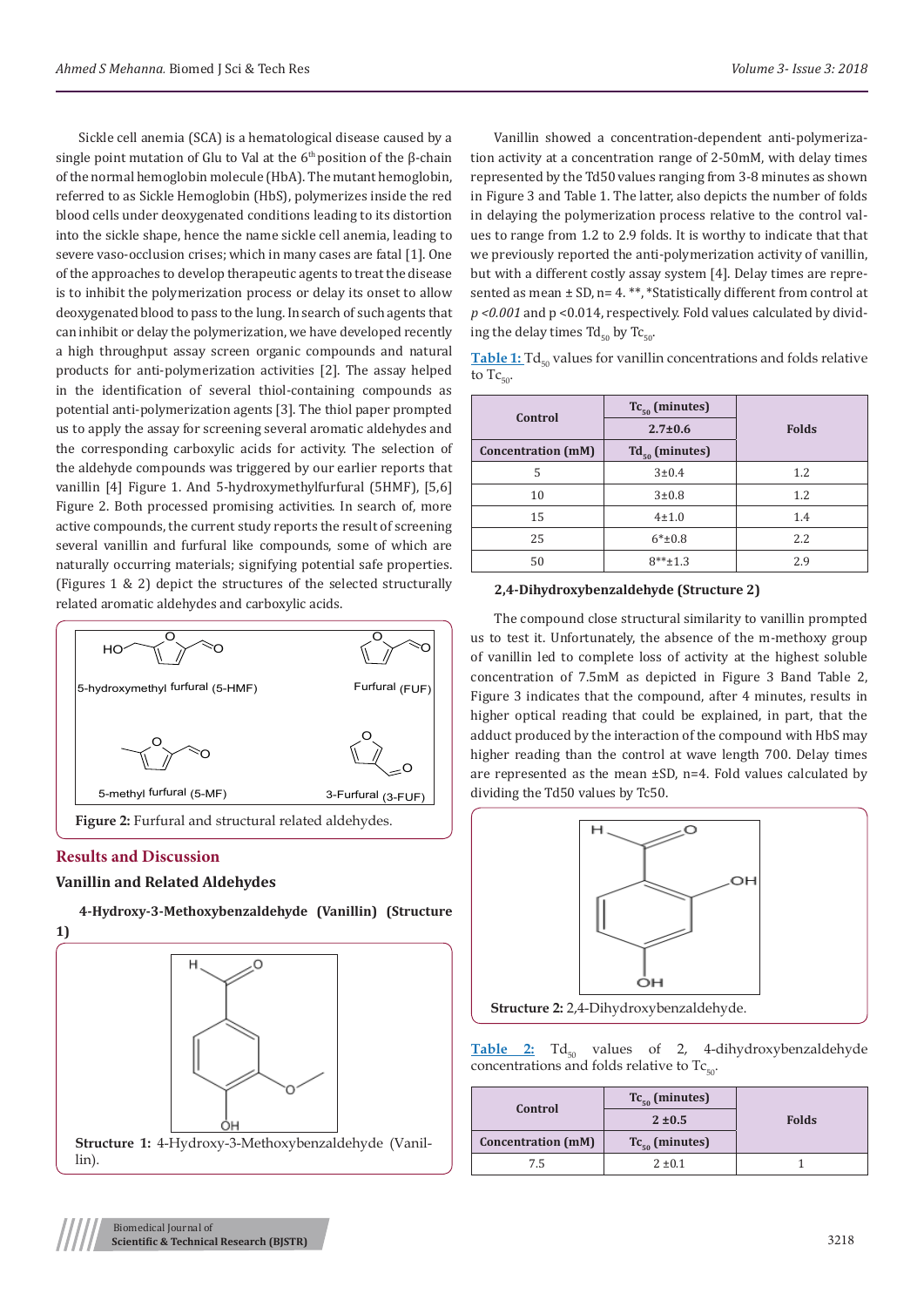

**Figure 3:** A. Effect of vanillin on HbS polymerization at concentrations 5, 10, 15, 15, 25 and 50mM. B. Effect of 2,4-dihydroxybenzaldehyde on HbS polymerization at 7.5mM.

#### **Vanillin-related Carboxylic acids**

# **4-Hydroxy-3-Methoxybenzoic Acid (Vanillic Acid) (Structure 3)**

Vannilic acid and other carboxylic acid analogs of vanillin were evaluated to offset the poor solubility of vanillin and 2,4-dihydroxybenzaldehyde in the assay buffer. Unfortunately, vannilic acid exhibited noanti-polymerization activity even at high concentrations as 75mMas indicated in Figure 4 and Table 3. Delay times are represented as the average ±SD, n=4. Fold values are calculated by dividing  $Td_{50}$  by Tc<sub>50</sub>.







**Figure 4:** A. Effect of vanillic acid on HbS polymerization at concentrations of 12.5 and 75 mM. B. Effect of 2-hydroxy-3 methoxybenzoic acid on HbS polymerization at concentrations of 5 and 12.5 mM. C. Effect of homovanillic acid on HbS polymerization at concentrations of 10, 37.5 and 75 mM.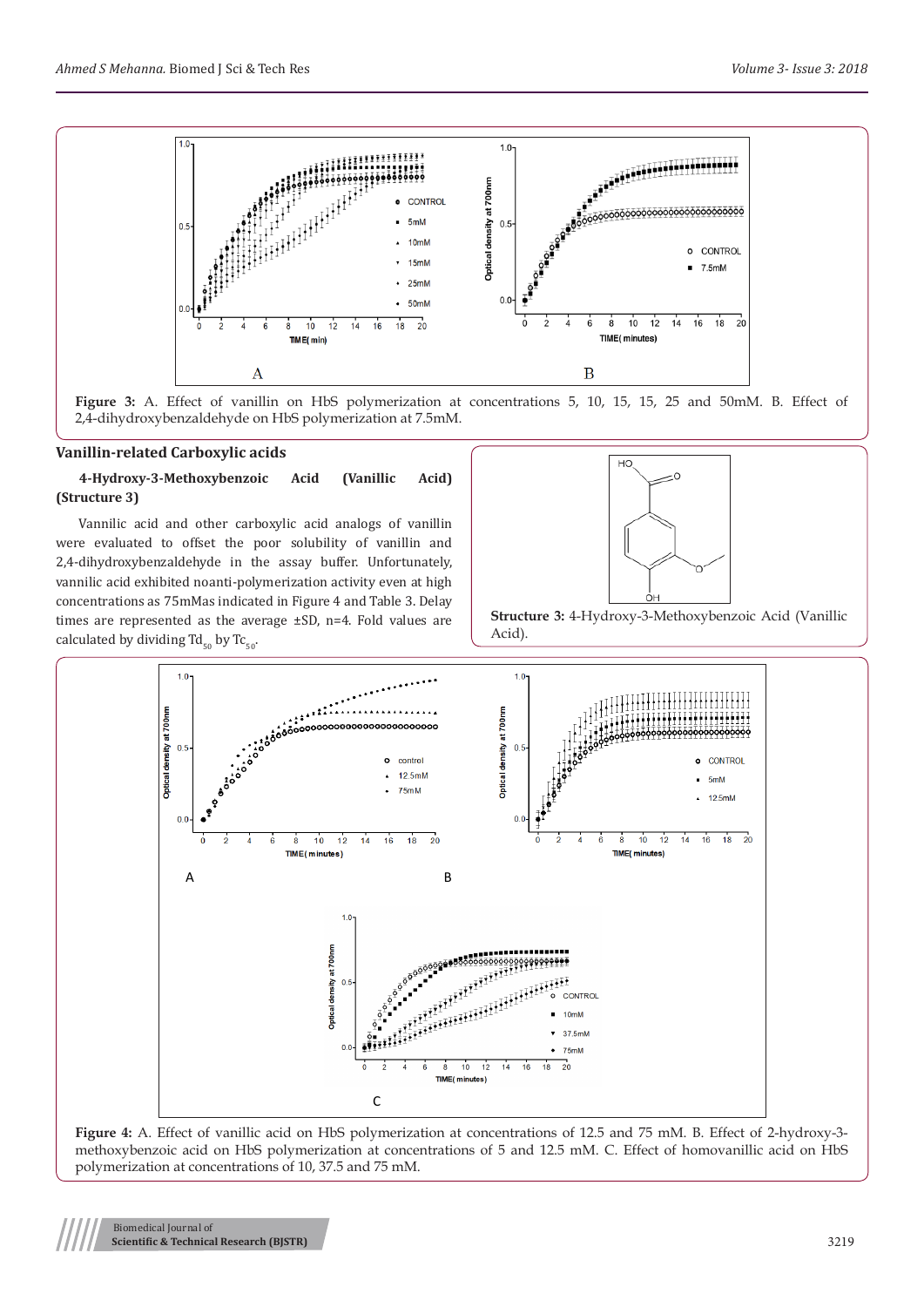**Table 3:** Td<sub>ro</sub> values of vanillic acid concentrations and folds relative to  $Tc_{50}$ .

| Control                   | $Tc_{50}$ (minutes) |              |  |
|---------------------------|---------------------|--------------|--|
|                           | $3 + 0.7$           | <b>Folds</b> |  |
| <b>Concentration (mM)</b> | $Td_{50}$ (minutes) |              |  |
| 12.5                      | $2 \pm 0.7$         | 0.7          |  |
| 75                        | $2 \pm 0.2$         | 0.7          |  |

**2-Hydroxy-3-Methoxybenzoic Acid (Structure 4)**

The compound is an isomer of vanillic acid with the hydroxyl group moved to the o-position. Unfortunately, as the case with vanillic acid, the compound demonstrated noanti-polymerization activity; even at the highest soluble concentration of 12.5 mMas shown in Table 4 and Figure 4. Delay times are represented as the average  $\pm$ SD, n=4. Fold values, calculated by dividing all Td<sub>50</sub> by Tc<sub>50</sub>.



Table 4: Td<sub>50</sub> values of 2-hydroxy-3-methoxybenzoic acid concentrations and folds relative to  $Tc_{50}$ .

| Control<br><b>Concentration (mM)</b> | $Tc_{50}$ (minutes)<br>$3 + 1.7$<br>$Td_{50}$ (minutes) | <b>Folds</b> |  |
|--------------------------------------|---------------------------------------------------------|--------------|--|
| 5                                    | $3 \pm 0.8$                                             |              |  |
| 12.5                                 | $2 \pm 0.7$                                             | 0.7          |  |

# **4-Hydroxy-3-Methoxyphenylacetic Acid (Homovanillic acid) (Structure 5)**



**Structure 5:** 4-Hydroxy-3-Methoxyphenylacetic Acid (Homovanillic acid).

The compound is a homolog of vanillic acid as derivative of phenyl acetic acid instead of benzoic acid. To our surprise, unlike vanilic acid, homovanillic acid exhibited a concentration dependent inhibition of HbS at concentrations of 10, 37.5 and 75mM, with Td50values of 3, 6 and 13 minutes, respectively, as shown in Figure 4 and Table 5. Delay times are represented as the average ±SD, n=4. \*, \*\* statistically different from Control at p <0.05 and *p <0.001*, respectively. Fold values are calculated by dividing all  $Td_{50}$  by Tc<sub>50</sub>.

Table 5: Td<sub>50</sub> values of homovanillic acid concentrations and folds relative to  $Tc_{50}$ 

| Control<br><b>Concentration</b> (mM) | $Tc_{50}$ (minutes)<br>1 ± 0.7<br>$Td_{50}$ (minutes) | <b>Folds</b> |
|--------------------------------------|-------------------------------------------------------|--------------|
| 10                                   | 3±1                                                   | 3            |
| 37.5                                 | $6*_{\pm}2$                                           |              |
| 75                                   | $13***$ 5                                             | 13           |

# **Mandelic Acid and Derivatives**

# **DL- 2-Hydroxy-2-Phenylacetic Acid (Mandelic Acid) (Structure 6)**

Mandelic acid, α-hydroxyl phenyl-acetic acid, exhibited considerable concentration-dependent delay in HbS polymerization, at concentration range of 10-100mM.The compound delayed the polymerization process (Td50) for up to more than 20 minutes at 100mM concentration, as shown in Table 6 and Figure 5A. Delay times are represented as the average ±SD, n=4. \* Statistically different from control at p<0.001. Fold values are calculated by dividing  $Td_{50}$  by Tc<sub>50</sub>.



**Structure 6:** DL- 2-Hydroxy-2-Phenylacetic Acid (Mandelic Acid).

Table 6: Td<sub>50</sub> values of DL-mandelic acid concentrations and folds relative to  $Tc_{50}$ .

| Control                   | $Tc_{50}$ (minutes)<br>3±0.6 | <b>Folds</b> |  |
|---------------------------|------------------------------|--------------|--|
| <b>Concentration (mM)</b> | $Td_{50}$ (minutes)          |              |  |
| 10                        | 3±1                          | 1            |  |
| 20                        | $4 + 0.9$                    | 1.3          |  |
| 30                        | 4±1                          | 1.3          |  |
| 50                        | $7*+2$                       | 1.8          |  |
| 100                       | > 20                         | >6           |  |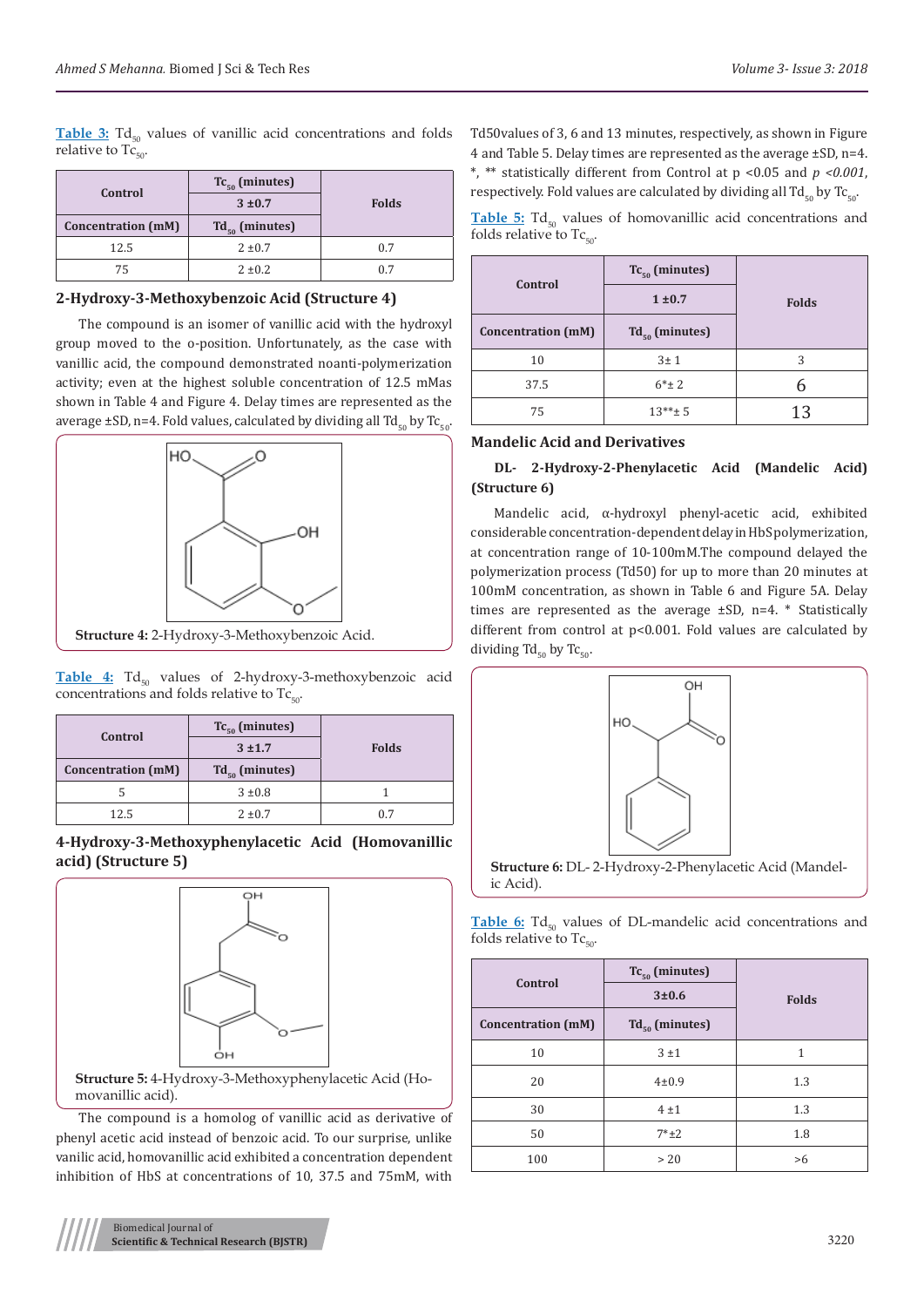

**Figure 5:** Effects of DL-mandelic acid and its derivatives on HbS polymerization A. DL-mandelic acid, B. DL- 4-hydroxy-3 methoxymandelic acid, C. DL-4-bromomandelic acid D. DL-4-trifluoromethylmandelic acid.

#### **Dl-4-Hydroxy-3-Methoxymandelic Acid (Structure 7)**

The compound, combines vanillin substitution on the benzene ring and the backbone of mandelic acid exhibited very similar activities to that of mandelic acid in a concentration dependent fashion as shown in Table 7 and Figure 5. This finding indicates that the mandelic acid backbone is more essential for activity than the vanillin substitution. Delay times are represented as the average ±SD, n=4.\* statistically different from the control at p<0.001. Fold values calculated by dividing  $Td_{50}$  by Tc<sub>50</sub>.



Table 7: Td<sub>50</sub> values of DL- 4-hydroxy-3 methoxymandelic acid and folds relative to  $Tc_{50}$ .

| Control                   | $Tc_{50}$ (minutes)<br>3±0.6 | <b>Folds</b> |
|---------------------------|------------------------------|--------------|
| <b>Concentration (mM)</b> | $Td_{50}$ (minutes)          |              |
| 25                        | $4 \pm 0.6$                  | 1.3          |
| 62.5                      | $6*_{\pm}0.6$                | 2            |
| 75                        | $7*_{\pm}0.3$                | 2.3          |
| 100                       | $11*_{\pm}1$                 | 3.6          |
| 125                       | > 20                         | >6           |

#### **DL-4-Bromomandelic Acid (Structure 8)**

The compound; was tested to investigate the effect of halogen substitution on the anti-polymerization activity of mandelic acid. Unfortunately, the bromo-substitution led to a considerable decrease in the anti-polymerization activity at the maximum solubility concentration of 25 mM as depicted in Table 8 and Figure 5. Delay times are represented as the average ±SD, n=4. \* Statistically different than control at p<0.001. Fold values are calculated by dividing  $Td_{50}$  by  $Tc_{50}$ .



**Structure 8:** DL-4-Bromomandelic Acid.

| <b>Table 8:</b> $Td_{50}$ values of DL-4-bromomandelic acid concentrations |
|----------------------------------------------------------------------------|
| and folds relative to $Tc_{\rm so}$ .                                      |

| Control                   | $Tc_{50}$ (minutes)<br>3±0.59 | <b>Folds</b> |  |
|---------------------------|-------------------------------|--------------|--|
| <b>Concentration (mM)</b> | $Td_{50}$ (minutes)           |              |  |
| 12.5                      | $4 \pm 0.5$                   | 1.3          |  |
| 25                        | $5*+1$                        | 1.7          |  |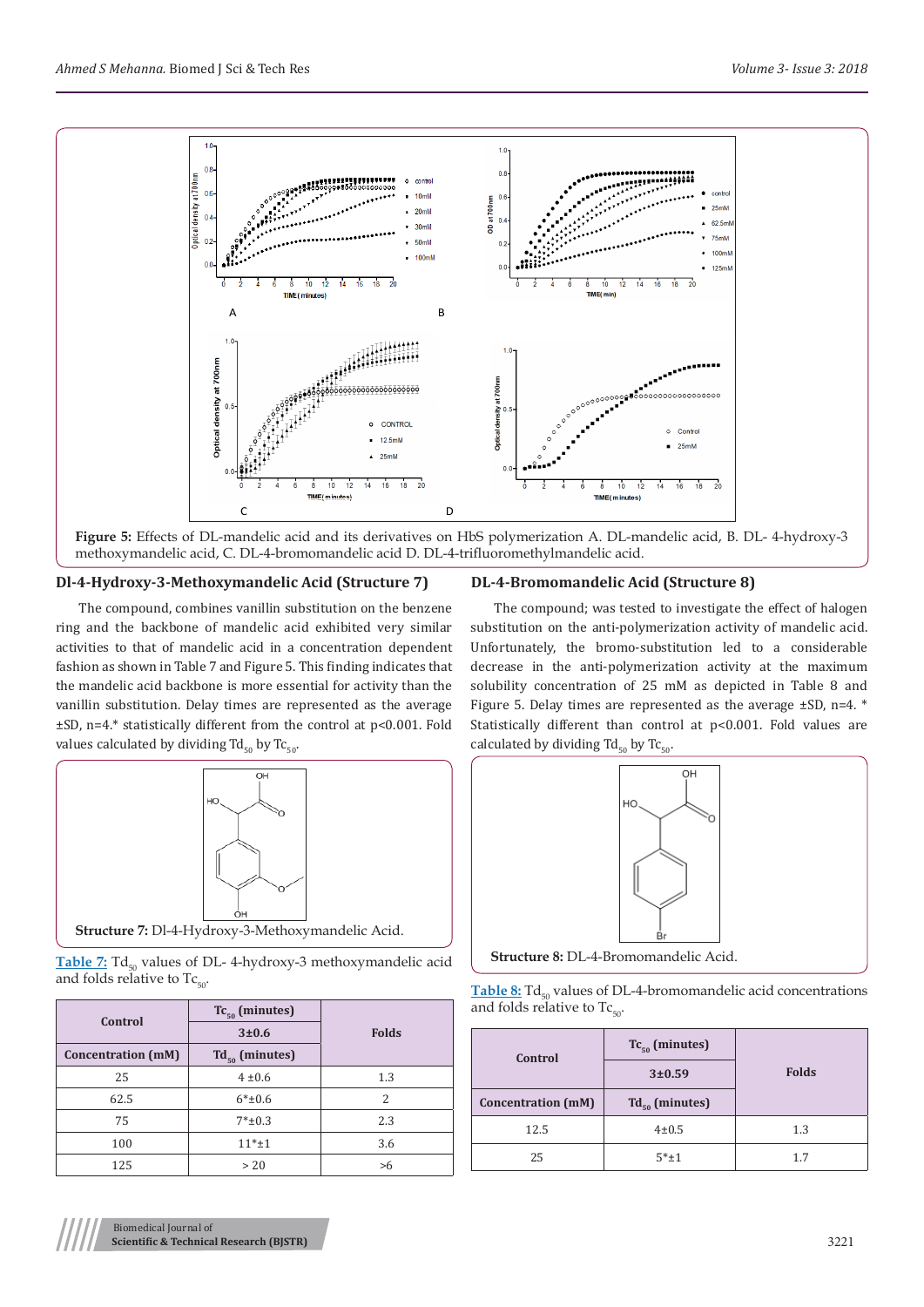#### **Dl-4-Trifluoromethyl-Mandelic Acid (Structure 9)**

Substituting mandelic acid with rifluromethyl group resulted in poor activity almost identical to that of the 4-bromo mandelic acid as depicted in Table 9 and Figure 5.



**Structure 9:** Dl-4-Trifluoromethyl-Mandelic Acid.

Table 9: Td<sub>50</sub> values of 4-trifluoromethylmandelic acid concentrations relative to  $Tc_{50}$ .

| Control                   | $Tc_{50}$ (minutes) |              |  |
|---------------------------|---------------------|--------------|--|
|                           | $3 \pm 0.4$         | <b>Folds</b> |  |
| <b>Concentration</b> (mM) | $Td_{50}$ (minutes) |              |  |
| 25                        | $5*+0.5$            | 1.7          |  |

#### **5-Hydroxymethyl-2-Furfural (5-HMF) (Structure 10)**

The compound, a naturally occurring aromatic aldehyde. Earlier studies revealed that 5-HMF forms a high-affinity Schiffbase adduct with N-terminal of α-Val1 of HbS and inhibits the suckling process through covalent binding [7]. Accordingly, 5-HMF was considered for evaluation under our new screening assay. The compound has demonstrated a substantial anti-polymerization activity in concentration-dependent manner at concentrations of50, 75, 100, 125 and 150mM with Td50 of 4, 5, 8, 11 and 16 mins, respectively, as depicted in Table 10 and Figure 6. Delay times are represented by the average ±SD, n=4.\* statistically different from control at  $p < 0.001$ . Fold values are calculated by dividing Td<sub>50</sub> by  $Tc_{50}$ .





**Figure 6:** Effect of 5-HMF and its derivatives on HbS polymerization. A. 5-HMF, B. FUF, C. 3-FUF, D. 5-MF.

|                |  | <b>Table 10:</b> Td <sub>so</sub> values of 5-HMF concentrations and folds relative |  |  |
|----------------|--|-------------------------------------------------------------------------------------|--|--|
| to $Tc_{50}$ . |  |                                                                                     |  |  |

|                           | $Tc_{50}$ (minutes) |             |
|---------------------------|---------------------|-------------|
| Control                   | $3 + 0.2$           | <b>Fold</b> |
| 5-HMF concentrations (mM) | $Td_{50}$ (minutes) |             |
| 50                        | $4 \pm 0.8$         | 1.3         |
| 75                        | $5*+1.5$            | 1.7         |
| 100                       | $8*+3$              | 27          |

| 150                                  | $16*+2$ | 5.3 |
|--------------------------------------|---------|-----|
| <b>Furfural (FUF) (Structure 11)</b> |         |     |

Furfural demonstrated, in a concentration dependent manner, slight anti-polymerization activities at 10,37and 75 mM as shown in Table 11 and Figure 6. Delay times are represented by the average ±SD, n=4.\* statistically different from control at P<0.04. Fold values were calculated by dividing all Td<sub>50</sub> by Tc<sub>50</sub>.

 $125 \t\t 11* \pm 3 \t\t 3.7$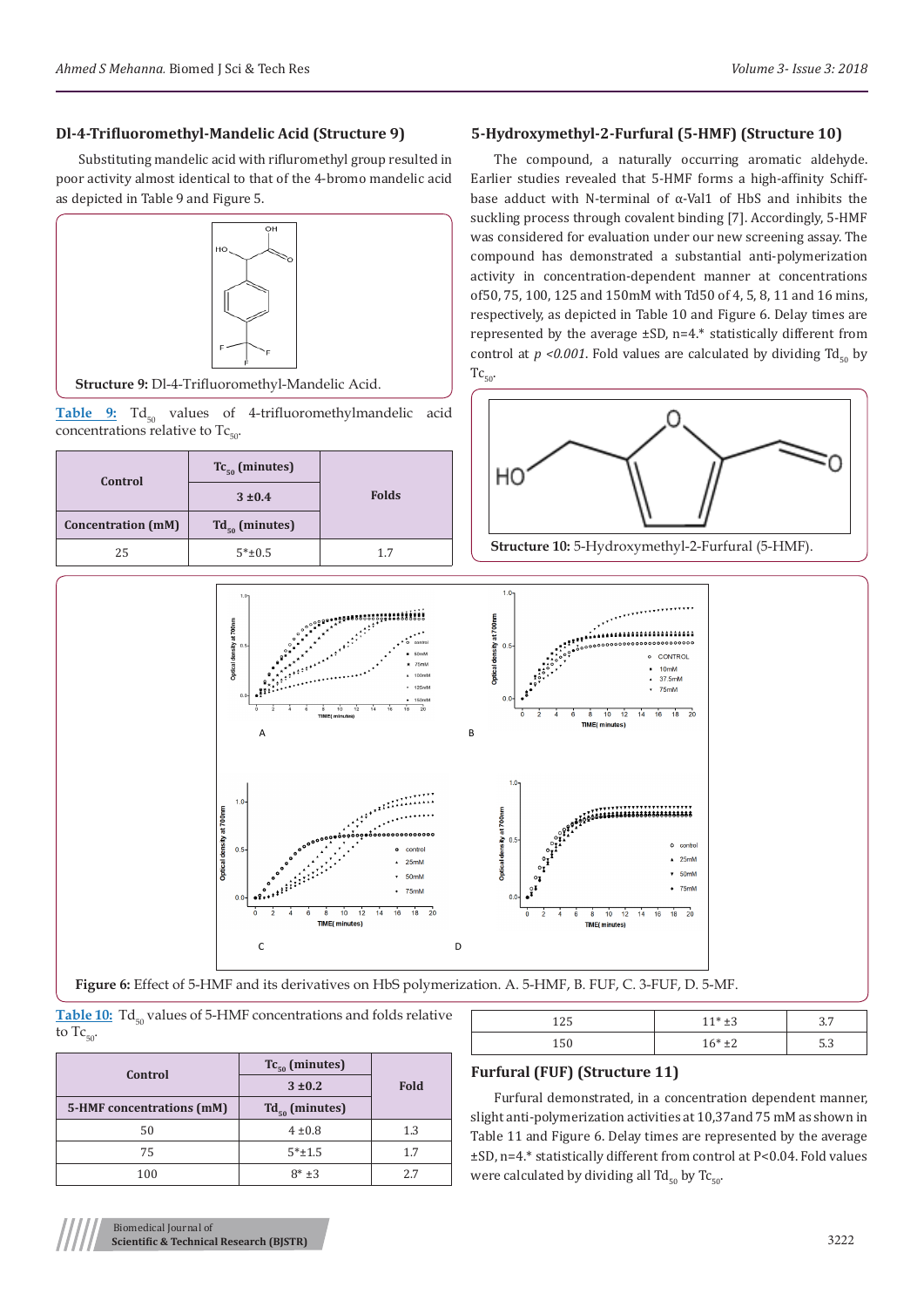

**Table 11:** Td<sub>50</sub> values of furfural concentrations and folds relative to  $Tc_{50}$ .

| Control                             | $Tc_{50}$ (minutes) |      |
|-------------------------------------|---------------------|------|
|                                     | $2 + 0.1$           | Fold |
| <b>Furfural concentrations (mM)</b> | $Td_{50}$ (minutes) |      |
| 10                                  | $2 + 0.3$           |      |
| 37.5                                | $3 + 0.8$           | 1.5  |
| 75                                  | $4*+1$              |      |

# **3-furfural (3-FUF) (Structure 12)**

The compound has the position of aldehyde group in the 3 position instead of the 2 position of FUF. When compared to furfural; 3-FUF exhibited better anti-polymerization activities in a concentration-dependent range of 25-75 mM as depicted in Table 12 and Figure 6. Delay times are represented by the average ±SD, n=4. \* Statistically different from control at *p <0.001*. Fold values are calculated by dividing  $Td_{50}$  by Tc<sub>50</sub>.



Table 12: Td<sub>50</sub> values of 3-furfural concentrations and folds relative to  $Tc_{50}$ .

| Control                        | $Tc_{50}$ (minutes)         |             |
|--------------------------------|-----------------------------|-------------|
|                                | $3 + 0.45$                  | <b>Fold</b> |
| 3-furfural concentrations (mM) | $Td_{\epsilon_0}$ (minutes) |             |
| 25                             | $6*$ ±0.63                  |             |
| 50                             | $8*+0.57$                   | 2.7         |
| 75                             | $9*+0.43$                   | 3           |

### **5-Methylfurfural (5-Mf) (Structure 13)**



The compounds showed no significant delay in HbS polymerization relative to control as indicated in Table 13 and Figure 6. That indicates the importance of the hydroxyl group in

5-HMF for activity. Delay times are represented by the average ±SD, n=4. Fold values were calculated by dividing  $Td_{50}$  by  $Tc_{50}$ .

Table 13: Td<sub>50</sub> values of 5-methylfurfural concentrations and folds relative to  $Tc_{50}$ .

|                                      | Tc50 (minutes) |      |  |
|--------------------------------------|----------------|------|--|
| Control                              | $2 \pm 0.9$    | Fold |  |
| 5-methylfurfural concentrations (mM) | Td50 (minutes) |      |  |
| 25                                   | $2.6 \pm 1.2$  | 1.3  |  |
| 50                                   | $3 + 1.07$     | 1.5  |  |
| 75                                   | 3±0.80         | 1.5  |  |

#### **SAR and Comparative Activities of Aldehyde-Containing Aromatic Compounds**

The anti-polymerization activities test aromatic aldehydes related to vanillin and 5-HMF are summarized in Table 14 (Structure 14). Delay times are represented by the average ±SD, n=4.\*statistically different from control at *p <0.001*. The results shown in Table 14 clearly indicate that vanillin is the most effective anti-polymerization activity though at 50 mM concentration. The delay time of 31 minutes is huge and may permit the passage of red blood cell in the capillary before HbS polymerizes. Second to vanillin is the 5-HMF with delay time of 16 minutes at 75 mM concentration. Following, the two leading compounds; comes 3-furfural with delay time of 9 minutes at 75 mM concentration. The 2,4-dihydroxy benzaldehyde 5-methyl furfural showed no activities at the highest soluble concentrations.



pounds.

**Table 14:** Comparative activities of aldehyde-containingaromatic compounds

| Compound       | Concentration<br>(mM) | $\mathbf{R}_{1}$ | $R_{2}$ | $R_{3}$ | $Td_{50}$<br>(minutes<br>$\pm$ SD) |
|----------------|-----------------------|------------------|---------|---------|------------------------------------|
| 1              | 50                    | $CH3$ -O         | 0H      | H       | $31 \pm 0.1$                       |
| 2              | 7.5                   | 0H               | Н       | 0H      | inactive                           |
| 3              | 75                    | Н                |         |         | $4*+1$                             |
| $\overline{4}$ | 75                    | CH <sub>3</sub>  | Н       | H       | Inactive                           |
| 5              | 75                    | $OH-CH3$         | H       | Н       | $16*+2$                            |
| 6              | 75                    | Н                | HН      | Н       | $9*+0.43$                          |

# **SAR and Comparative Activities of Vanillin-Related Aromatic Carboxylic Acids**

Table 15 summarizes the comparative activities of carboxylic acids related to vanillin structure. It is clear that oxidizing the